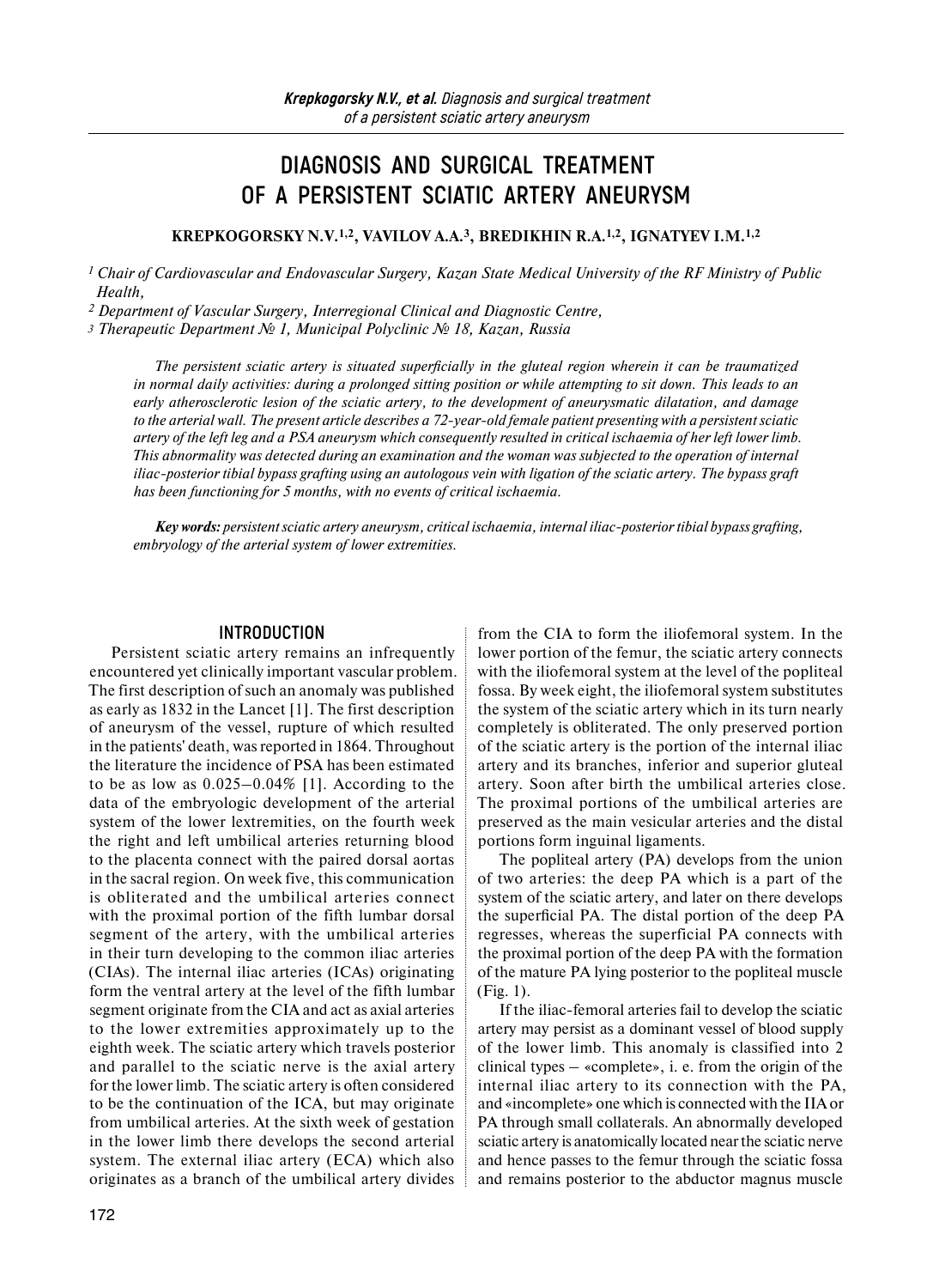

Fig. 1. Embryological development of the arterial system of the lower extremities [2]



Fig. 2. RCT-angiogram of the aorta and arteries of lower limbs. Aneurysm of persistent sciatic artery and the artery itself in direct projection, as well as hypoplastic superficial femoral artery of the left leg

to the depression of the popliteal fascia, wherein it connects with the PA [2].

#### *Clinical case*

On July 1, 2018, admitted to the Emergency Department of the Interregional Clinical and Diagnostic Centre of the city of Kazan was a 72-yearold female patient presenting with events of critical ischaemia of the left lower limb and complaints of pain in her leg at rest, and sleep disorders. Clear conscious, active position. On general examination respiration vesicular, no rales audible. Cardiac tones clear, rhythmic. Arterial pressure 130/80 mm Hg, heart rate – 72 b.p.m. St. localis: the left lower limb of physiological colour, cold hyperemia of the foot. On palpation of the femur

and crus the skin integuments are warm, however cold on the foot. Pulsation of the superficial femoral artery is weakened. Not determined distally. Movements and sensitivity preserved. The right lower limb is of the physiological colour, warm, with the pulsation of the major arteries preserved all along the length. Movements and sensitivity preserved, with no rales on auscultation heard.

USDS of the left limb arteries was performed, with the findings revealing thrombosis of the PA, tibial arteries on the left. The women was hospitalised emergently with the diagnosis: «Subacute thrombosis of the popliteal, femoral arteries. State after femoropopliteal bypass grafting as of November 16, 2017 on the left. Bypass graft thrombosis, degree III chronic arterial insufficiency (CAI) of the left lower limb».

Studying her case history revealed the following: initial evidence of arterial insufficiency acutely occurring in June 2017. The woman was hospitalized to one of the medical facilities with the diagnosis: «Acute thrombosis of the superficial femoral artery and arteries of the foot of the left lower limb. Acute arterial insufficiency. Grade 1B acute arterial isufficiency». Conservative therapy was carried out.

In November, the symptoms repeated again. The woman was admitted to one of medical facilities, where on November 16, 2017 she underwent thrombectomy from the PA, posterior tibial artery (PTA) and anterior tibial artery, followed by femoral distal popliteal autovenous bypass grafting on the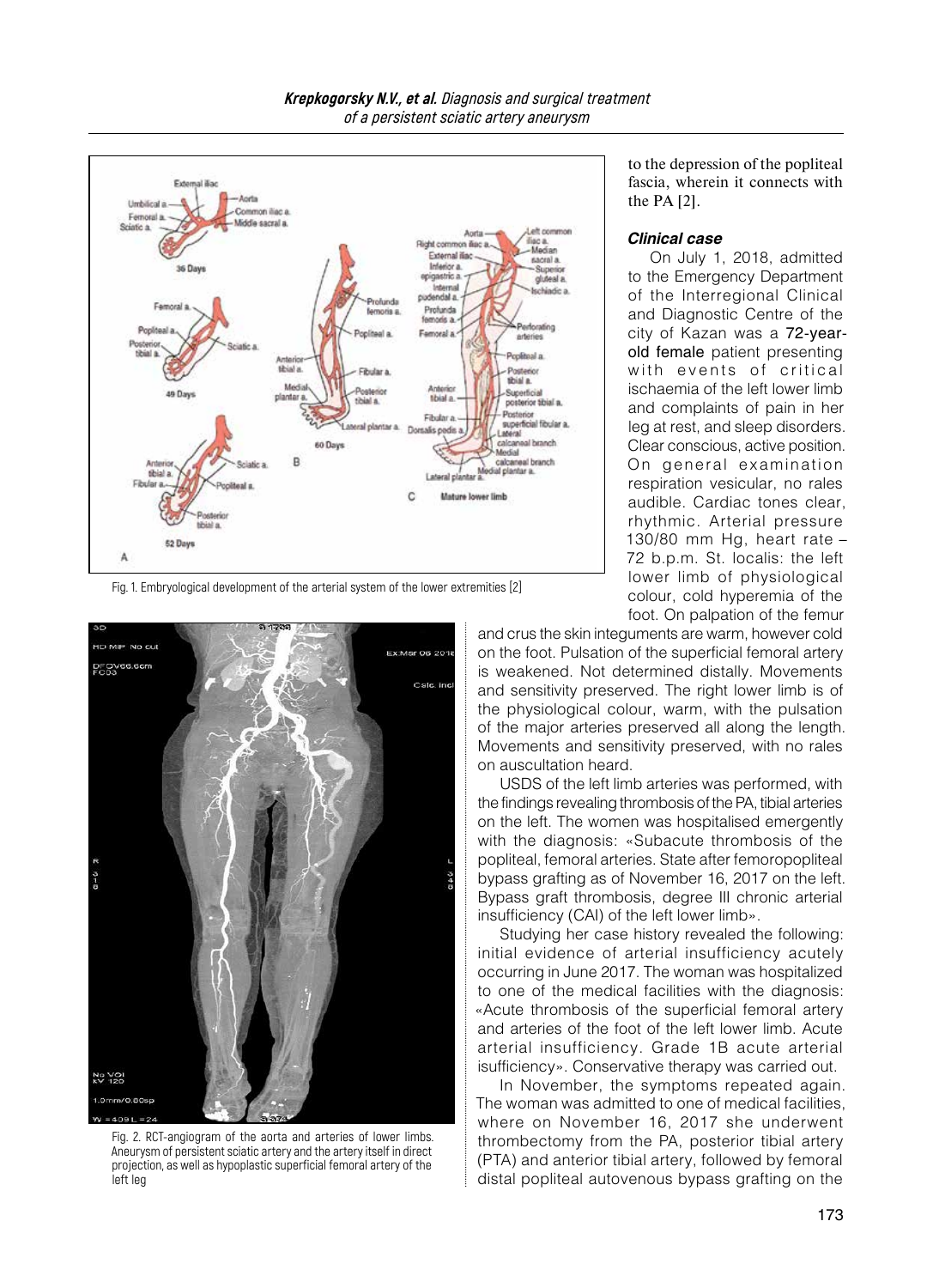

Fig. 3. RCT-angiogram of the aorta and arteries of lower limbs. Aneurysm of persistent sciatic artery and the artery itself in oblique projection

left. Symptoms of CAI disappeared. According to the data of USDS as of November 17, 2017 the shunt was patent. Repeat deterioration of the state was reportedly observed since July 1, 2018 with the return of the clinical pattern of critical ischaemia.

During additional examination prior to reconstructive intervention she underwent computed tomography of lower limb arteries, revealing hypoplasia of the external iliac, common and deep femoral artery on the left. Post-thrombotic occlusion of the PA and tibial arteries on the left. Of interest was the presence of a persistent and fully functioning sciatic artery which in its turn continued to the PA. The common femoral artery terminated at the middle of the femur with small branches of the scattered type. Also revealed was the presence of a sciatic artery aneurysm partially filled with thrombotic masses (Fig. 2–4).



Fig. 4. RCT-angiogram of the aorta and arteries of lower limbs. Functioning internal iliac-posterior tibial auotovenous shunt, occlusion of distal portions of the posterior tibial and anterior tibial artery of the left leg

The following clinical diagnosis was made: «Atherosclerosis. Atherosclerosis of lower-limb arteries. Aneurysm of the atypical sciatic artery of the left leg. Hypoplasia of the external iliac, common and deep femoral arteries on the left. Subacute thrombosis of tibial arteries of the left leg. The state after femoropopliteal bypass grafting as of November 16, 2017 on the left. Shunt thrombosis. Degree III CAI of the left leg. IHD».

The EchoCG findings revealed the following. Impairment of the rhythm: permanent form of atrial fibrillation, normo-tachysystole. Decreased global contractility function of the left ventricle (EF – 46%). Stage III hypertensive disease, normotension. Hypertrophy of the left ventricle myocardium, risk 4. Grade II mitral regurgitation. Ectasia of the fibrous ring of the tricuspid valve, grade III tricuspid regurgitation. Moderate-severity pulmonary hypertension (pulmonary artery systolic pressure – 55 mm Hg). Enlargement of both auricles, more of the left. Risk 4.

Accompanying diagnoses: «Degree I chronic heart insufficiency, FC – 3. C3A chronic kidney disease (CKD-EPI – 58 ml/min/1.73 m2). Stage I chronic gastritis, act. Leukopenia. Normochromic anaemia».

Relying on the findings of the examination performed, a conclusion may be drawn that the persistent sciatic artery had been subjected to constant traumatization in everyday life, which might have become a probable factor for aneurysm formation. Later on, in the cavity of the aneurysm there developed thrombi at each attempt to sit down and these thrombi were «squeezed out» from the cavity of the aneurysm to the PA and distal channel which resulted in new-onset thrombosis of the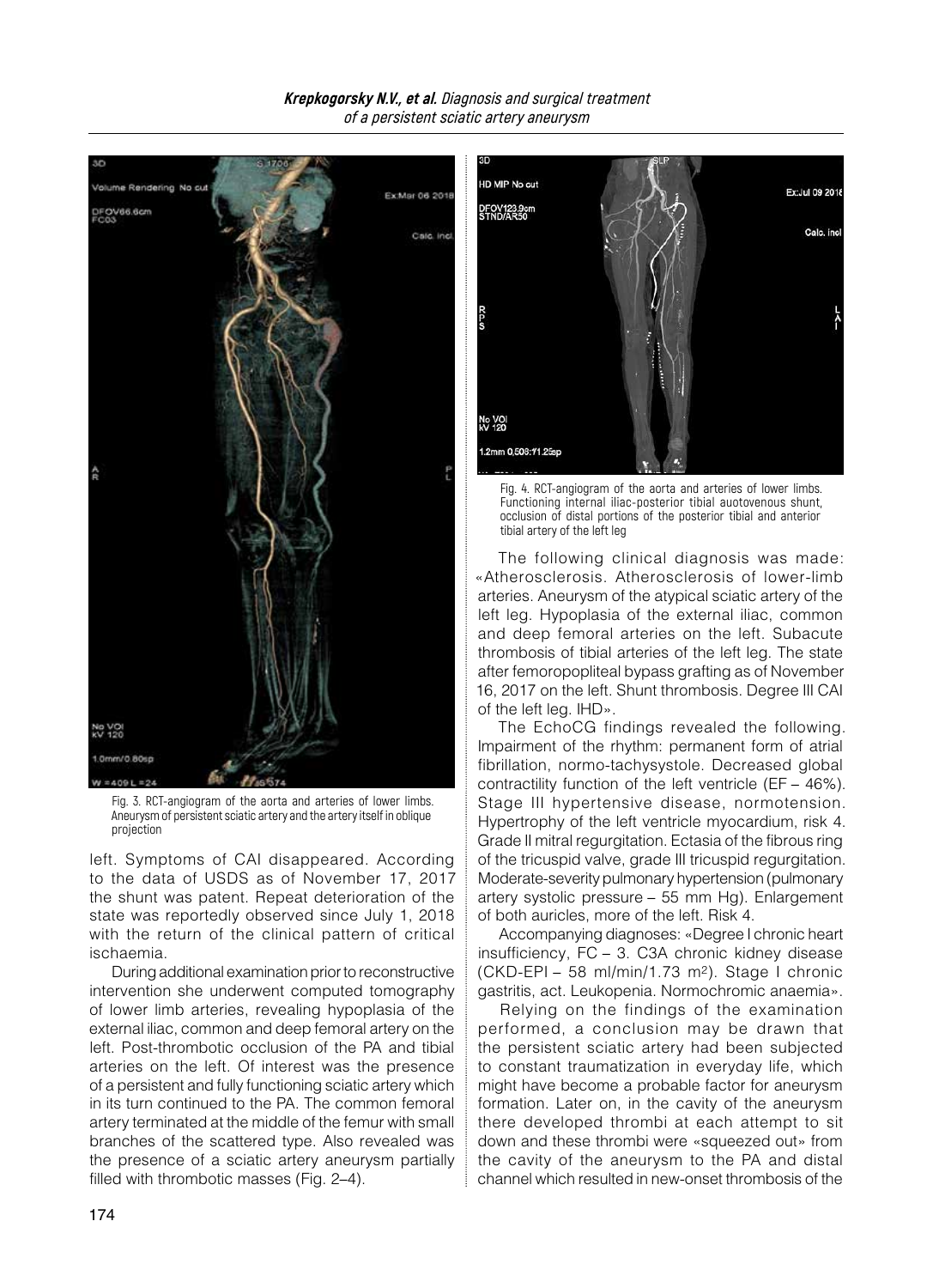PA in 2017. After the operation of femoropopliteal bypass grafting in 2017 the presence of the persistent sciatic artery was not taken into consideration, which promoted creation of competitive blood flow in the PA. Neither was the embolic aneurysm itself removed, which in total was the main cause of shunt thrombosis on July 1, 2018 at admission of the woman.

Given this peculiarity, we performed an operation consisting in internal iliac posterior tibial prosthetic repair using an autologous vein on the left with ligation of the atypical sciatic artery of the left leg. Surgery was performed under peridural anaesthesia.

Through a longitudinal approach along the median surface of the upper third of the crus we exposed the PA and posterior tibial artery (PTA). Revision: the PA in pronounced cicatricial adhesions after the previous intervention, which prevented from exposing it for sufficient length suitable for establishing an anastomosis, pulsing. The PTA pulsing, soft to touch. It was decided to apply a distal anastomosis on the PTA.

A pararectal approach in the left iliac-inguinal region was used to mobilise the external iliac artery, common iliac artery and the ostium of the internal iliac artery. It was decided to apply a proximal anastomosis on the IIA. We harvested the great saphenous vein on the right lower limb for a length necessary for shunt formation. The iliac arteries were temporarily crossclamped. The IIA was resected. The persistent sciatic artery originating from the IIA was ligated. An endto-end proximal anastomosis between the stump of the IIA and autologous vein was formed. A sideto-end distal anastomosis between the PTA and the autologous vein was formed. According to the data of control RCT-angiography the shunt was functioning (Fig. 4).

Symptoms of critical ischaemia disappeared. The patient was discharged with improvement. In the postoperative period the events of critical ischaemia did not return during 5-month follow up.

## **DISCUSSION**

According to the statistics, amongst aneurysmatic lesions of the arterial bed 20% account for aneurysms of the iliac-femoral segment. Aneurysms of these localizations are often combined with abdominal aortic aneurysms and in more than 50% of cases are bilateral. Ruptured aneurysms are encountered relatively uncommonly but these aneurysms may lead to thromboembolic complications. They are encountered much more often in men than in women (the ratio is more than 20:1). As a rule, this diagnosis is made approximately at the age of 65 years. The risk for rupture of an aneurysm of the limb is low  $(5\%$  for popliteal and 1–14% for iliofemoral aneurysms).

Significantly of less common occurrence are aneurysms of other smaller arteries, which are often located in difficult-to-access zones. To them belong aneurysms of the sciatic artery. Because of sporadic clinical cases of aneurysms of sciatic arteries, no definitive standards for surgical treatment of this pathology have yet been developed.

Reviewing the literature we revealed various methods of treatment of this anomaly. Thus, Ferrero E. and Modugno P., et al. suggested endovascular treatment with the help of Multilayer Aneurysm Repair System (MARS) [3, 4]. Sato H., et al. performed the intervention using a stent graft  $[5]$ , Lee A., et al. – with combined methods of treatment using the "Amplatzer" system and femoropopliteal bypass grafting with an autologous vein [6], Unosawa S., et al. – using iliac-popliteal prosthetic repair with an explant [7], Patel M.V. et al. – iliac-popliteal bypass grafting using an autologous vein with embolization of the aneurysm [8].

In particular, some authors report that resection of an aneurysm is associated with a high risk of damaging the sciatic nerve, therefore blood flow to the aneurysm is excluded without resection [7]. In our case the sciatic artery was ligated for decreasing blood supply of the aneurysm as much as possible. While performing control ultrasonographic examinations no evidence of continuing blood flow in the cavity of the aneurysm and sciatic artery was revealed. If the femoral artery developed adequately it can provide the inflow. However, in cases with scattered-type femoral artery, as observed in our patient, an autologous vein should be anastomosed to the iliac artery [7], which was done with the help of internal iliac-posterior tibial bypass grafting using an autologous vein with ligation of the atypical sciatic artery. No signs of gluteal-region ischaemia (tightening of muscles, elevation of lactate, myoglobin in dynamics) after ligation of the internal iliac artery (IIA) on the left were revealed, which was apparently associated with good collateral circulation from the basin of the deep femoral artery and blood supply from the IIA of the contralateral side.

## **CONCLUSION**

The presence of a functioning persistent sciatic artery is a rare and insufficiently studied pathology which due to a dangerous anatomical location of the sciatic artery may lead to severe complications such as formation of an aneurysm, traumatisation and rupture of the artery.

While making a therapeutic decision, one should take into consideration the peculiarities of embryology and topographic anatomy of the arterial bed of lower limbs.

Unawareness of this problem, inadequate diagnostic equipment of a hospital, incorrectly chosen therapeutic policy may result in increased operative risk, necessity of carrying out additional operative intervention,